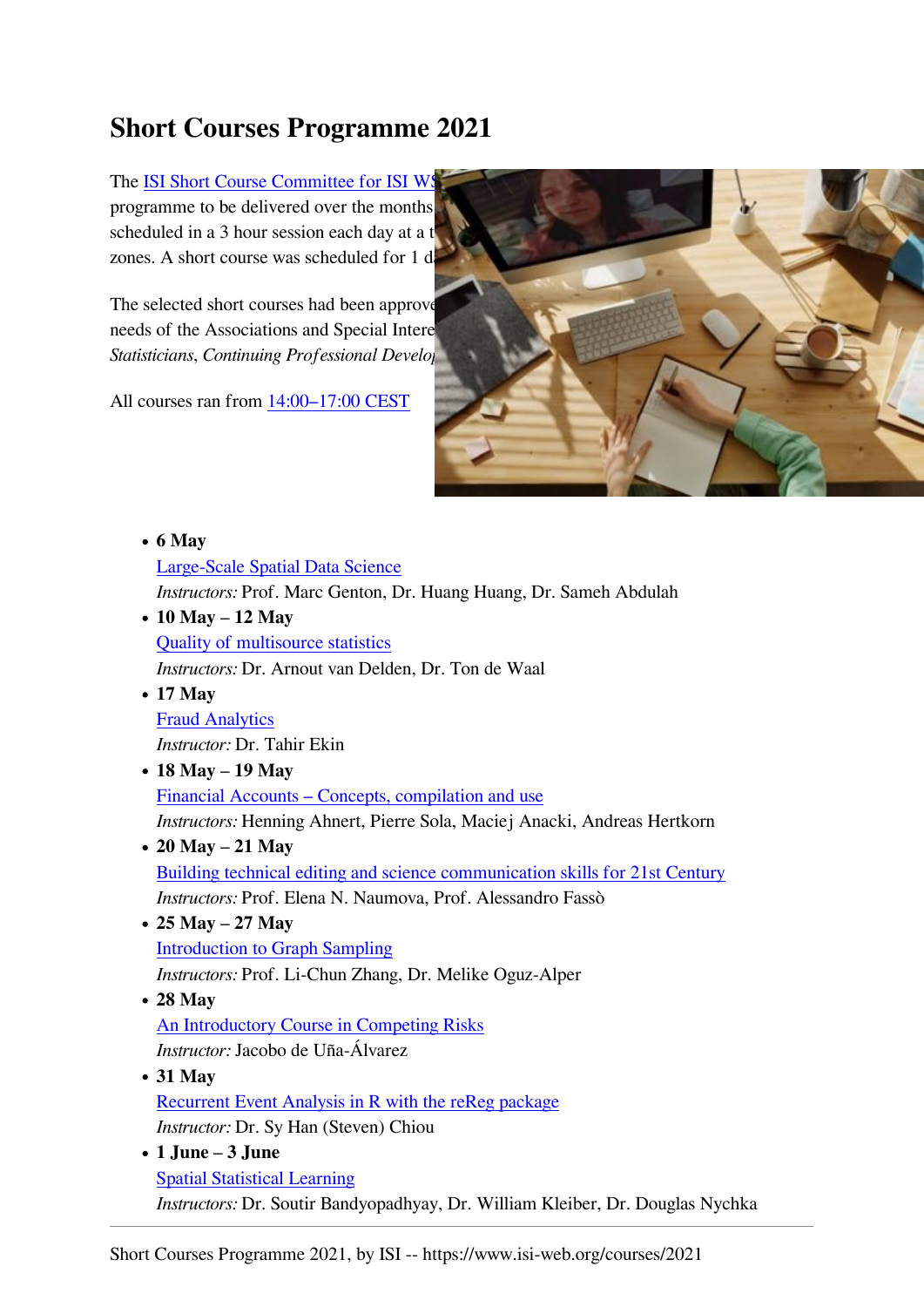## **4 June**

[Reshaping challenging data to produce insightful graphs - a quick start to using R](https://www.isi-web.org/node/393) [tidyverse tools](https://www.isi-web.org/node/393)

*Instructors:* Prof. John Bailer, Assoc. Prof. Thomas Fisher

- **7 June 9 June** [Statistical Theory of Deep Learning](https://www.isi-web.org/node/394) *Instructor:* Dr. Sophie Langer
- **10 June 11 June** [Statistical Disclosure Control: Past, Present and Future](https://www.isi-web.org/node/395) *Instructor:* Prof. Natalie Shlomo
- **14 June 15 June** [Introduction to Machine Learning](https://www.isi-web.org/node/396) *Instructor:* Prof. David Banks
- **16 June 17 June** [Data Science and Predictive Analytics \(DSPA\)](https://www.isi-web.org/node/397) *Instructor:* Prof. Dr. Ivo D. Dinov
- **18 June**

[Bootstrap Methods and Permutation Tests](https://www.isi-web.org/node/398) *Instructor:* Tim Hesterberg

- **21 June 22 June** [Basketball Data Analysis](https://www.isi-web.org/node/399) *Instructors:* Prof. Marica Manisera, Prof. Paola Zuccolotto
- **23 June** [Teaching Data Science](https://www.isi-web.org/node/400)

*Instructors:* Dr. Mine Çetinkaya-Rundel, Dr. Colin Rundel

**24 June**

[Communicating health data: the COVID-19 experience](https://www.isi-web.org/node/401) — **day 1** *Instructors:* Prof. Fulvia Mecatti, Prof. Clelia Di Serio

- **28 June** [Precision medicine: A statistical perspective on estimating the best treatment strategy](https://www.isi-web.org/node/402) *Instructor:* Dr. Erica E.M. Moodie
- **29 June 30 June** [Cure Models: Methods, Applications, and Implementation](https://www.isi-web.org/node/403) *Instructors:* Dr. Yingwei Peng, Dr. Binbing Yu
- **1 July**

[Communicating health data: the COVID-19 experience](https://www.isi-web.org/node/401) — **day 2** *Instructors:* Prof. Fulvia Mecatti, Prof. Clelia Di Serio